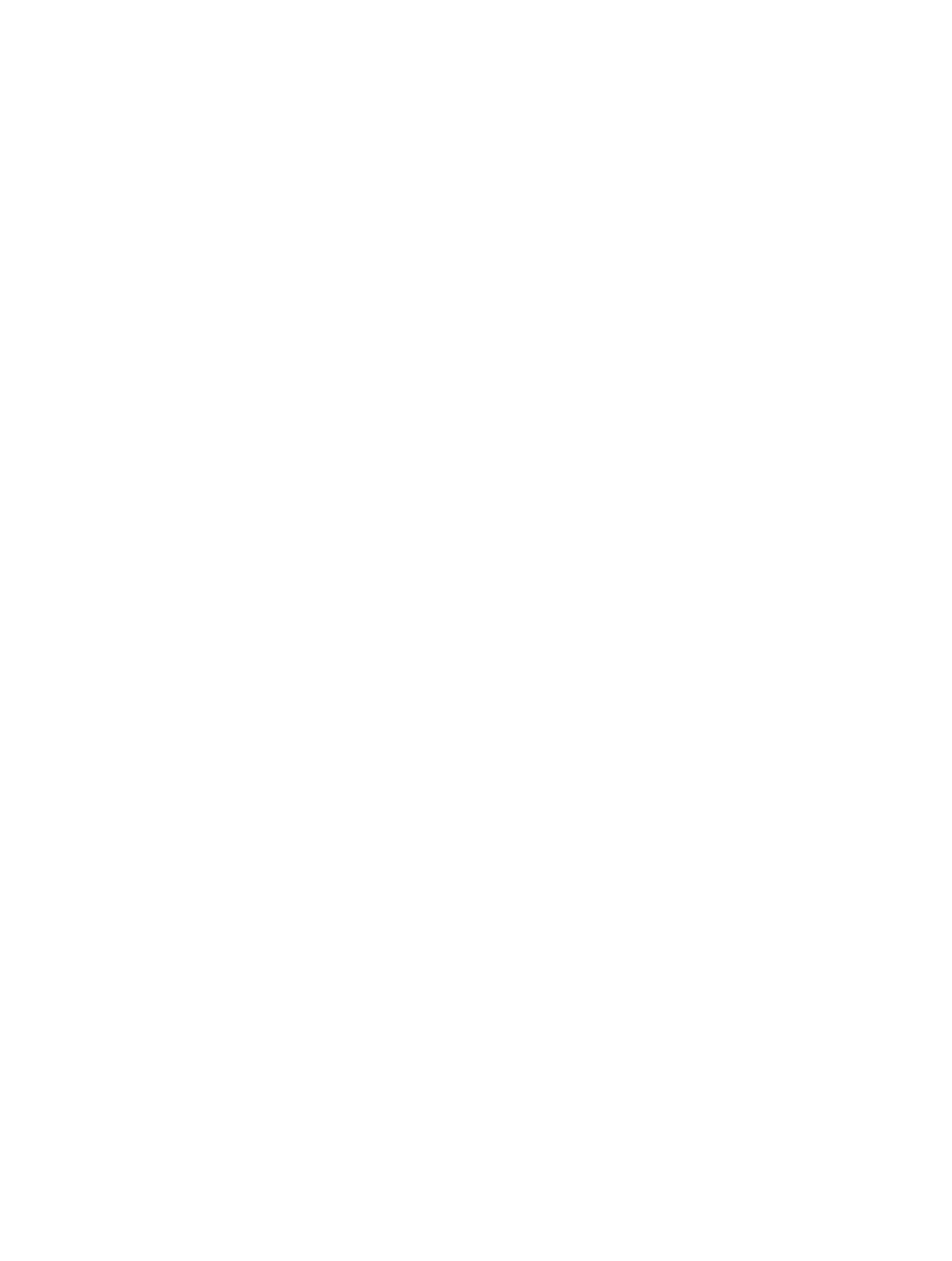# **Biological Wastewater Treatment**

**Principles, Modelling and Design** 

**Mogens Henze Mark C. M. van Loosdrecht George A. Ekama Damir Brdjanovic** 

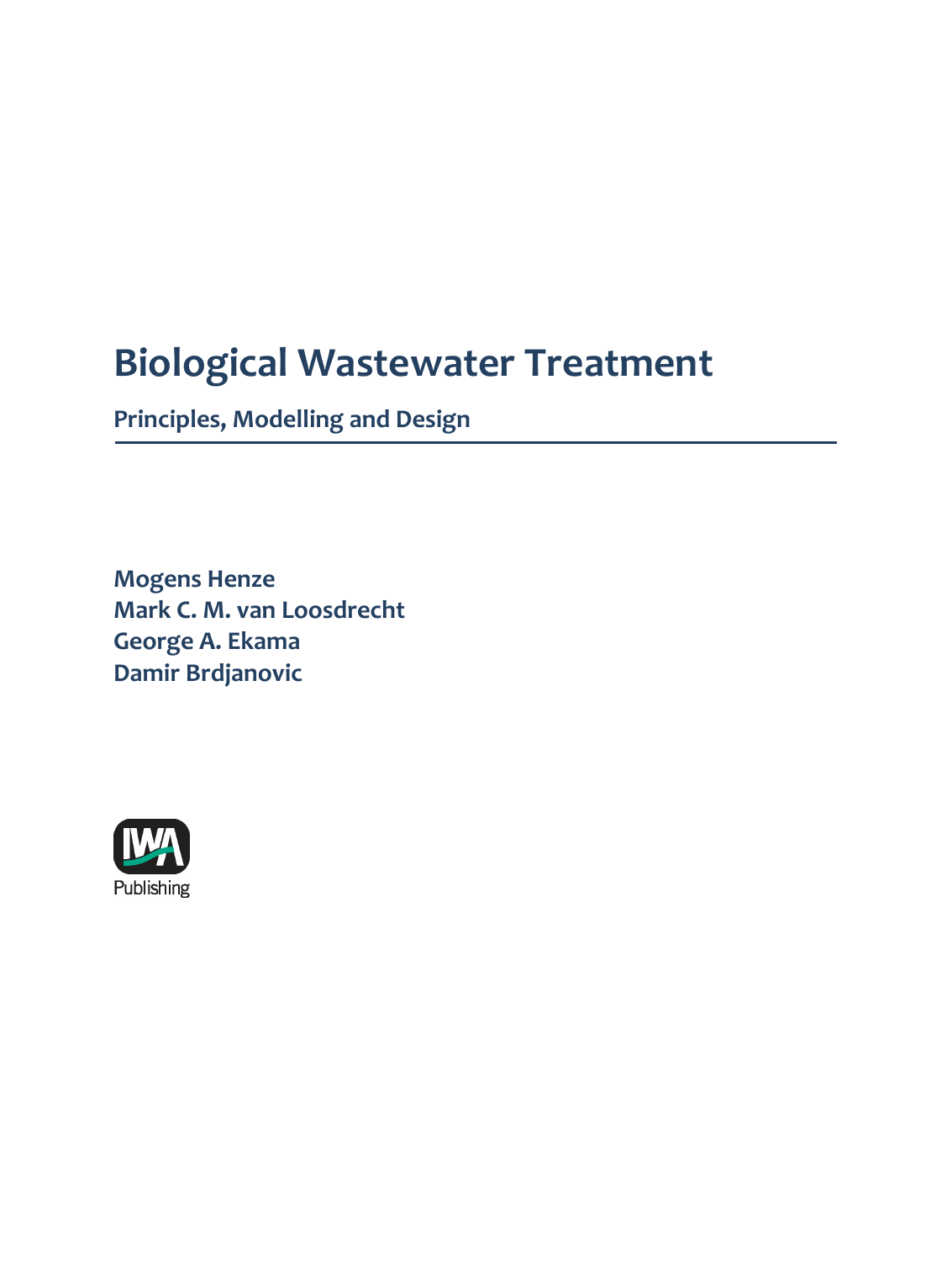#### Published by: **IWA Publishing**

 Alliance House 12 Caxton Street London SW1H 0QS, UK T: +44 (0) 20 7654 5500 F: +44 (0) 20 7654 5555 E: publications@iwap.co.uk I: www.iwapublishing.com

First published 2008 © 2008 IWA Publishing

#### Printed by: Cambridge University Press

Apart from any fair dealing for the purposes of research or private study, or criticism or review, as permitted under the UK Copyright, Designs and Patents Act (1998), no part of this publication may be reproduced, stored or transmitted in any form or by any means, without the prior permission in writing of the publisher, or, in the case of photographic reproduction, in accordance with the terms of licences issued by the Copyright Licensing Agency in the UK, or in accordance with the terms of licenses issued by the appropriate reproduction rights organization outside the UK. Enquiries concerning reproduction outside the terms stated here should be sent to IWA Publishing at the address printed above.

The publisher makes no representation, express or implied, with regard to the accuracy of the information contained in this book and cannot accept any legal responsibility or liability for errors or omissions that may be made.

#### Disclaimer

The information provided and the opinions given in this publication are not necessarily those of IWA and IWA Publishing and should not be acted upon without independent consideration and professional advice. IWA and IWA Publishing will not accept responsibility for any loss or damage suffered by any person acting or refraining from acting upon any material contained in this publication.

#### British Library Cataloguing in Publication Data

A CIP catalogue record for this book is available from the British Library

Library of Congress Cataloguing in Publication Data A catalogue record for this book is available from the Library of Congress

| Cover design:   | Peter Stroo |
|-----------------|-------------|
| Graphic design: | Hans Emeis  |
|                 |             |

ISBN: 1843391880<br>ISBN13: 97818433918 9781843391883

#### AUTHORS in alphabetical order:

| Gary AMY                 | UNESCO-IHE Institute for Water Education, Delft, The Netherlands       |
|--------------------------|------------------------------------------------------------------------|
| Damir BRDJANOVIC         | UNESCO-IHE Institute for Water Education, Delft, The Netherlands       |
| Yves COMEAU              | École Polytechnique, Montréal, Canada                                  |
| George A. EKAMA          | University Cape Town, Cape Town, South Africa                          |
| Jorge H. Orozco GARCIA   | Monterrey University, Monterrey, Mexico                                |
| Charles P. GERBA         | University of Arizona, Tucson, U.S.A.                                  |
| Mogens HENZE             | Technical University of Denmark, Lyngby, Denmark                       |
| Christine M. HOOIJMANS   | UNESCO-IHE Institute for Water Education, Delft, The Netherlands       |
| Simon JUDD               | Cranfield University, Cranfield, U.K.                                  |
| Byung-goon KIM           | Korean Water Resources Company - Kwater, Daejeon, Korea                |
| Jules B. van LIER        | Wageningen University and Research Centre, Wageningen, The Netherlands |
| Nidal MAHMOUD            | Birzeit University, Birzeit, Palestine                                 |
| Antonio M. MARTINS       | Áquas do Algarve, Faro, Portugal                                       |
| Eberhard F. MORGENROTH   | University of Illinois at Urbana-Champaign, Urbana, U.S.A.             |
| Gustaf OLSSON            | Lund University, Lund, Sweden                                          |
| Diego ROSSO              | University of California, Irvine, U.S.A.                               |
| Michael K. STENSTROM     | University of California, Los Angeles, U.S.A.                          |
| Imré TAKACS              | EnviroSim Associates Ltd., Flamborough, Canada                         |
| Mark C.M. van LOOSDRECHT | Delft University of Technology, Delft, The Netherlands                 |
| Mark C. WENTZEL          | University Cape Town, South Africa                                     |
| Grietje ZEEMAN           | Wageningen University and Research Centre, Wageningen, The Netherlands |
|                          |                                                                        |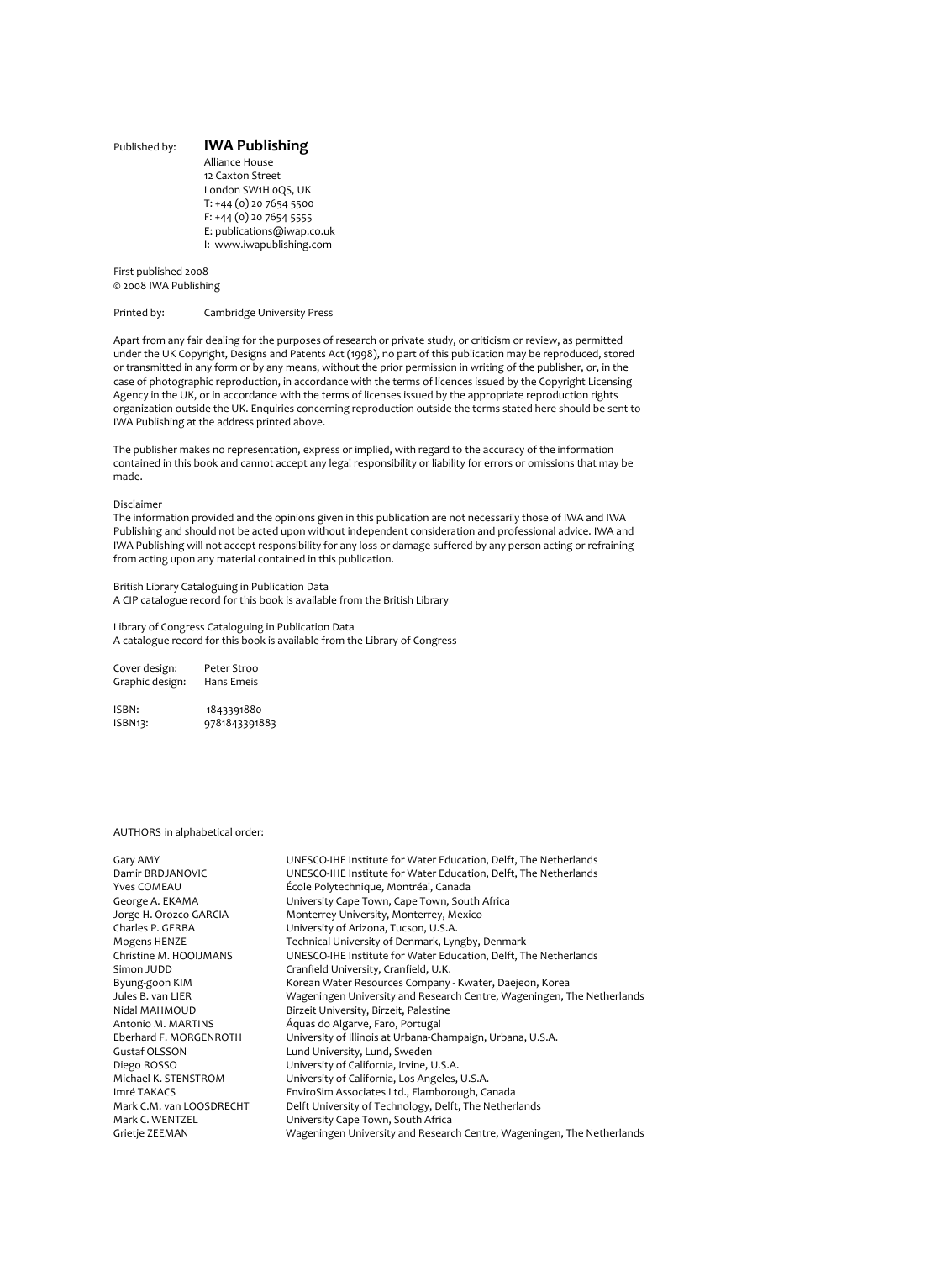# **Preface**

Over the past twenty years, the knowledge and understanding of wastewater treatment has advanced extensively and moved away from empirically-based approaches to a fundamentally-based 'first principles' approach embracing chemistry, microbiology, physical and bioprocess engineering, and mathematics. Many of these advances have matured to the degree that they have been codified into mathematical models for simulation by computers. For a new generation of young scientists and engineers entering the wastewater treatment profession, the quantity, complexity and diversity of these new developments can be overwhelming, particularly in developing countries where access is not readily available to advanced level courses in wastewater treatment. This book seeks to address that deficiency. It assembles and integrates the postgraduate course material of a dozen or so professors from research groups around the world that have made significant contributions to the advances in wastewater treatment.

 The book forms part of an internet-based curriculum in wastewater treatment and, as such, may also be used together with lecture handouts, filmed lectures by the author professors and tutorial exercises for students' self-study. Upon completion of this curriculum, the modern approach of modelling and simulation to wastewater treatment plant design and operation - be it activated sludge, biological nitrogen and phosphorus removal, secondary settling tanks or biofilm systems can be embraced with deeper insight, advanced knowledge and greater confidence.

 This book and innovative learning materials were produced under the framework of the UNESCO-IHE Partnership for Water Education and Research (PoWER). PoWER develops and provides demandresponsive and duly accredited postgraduate education, joint research and capacity building services to individuals and organizations throughout the developing world.

 The book was made possible through the generous sponsorship of UNESCO-IHE Institute for Water Education and Korea Water Resources Corporation – Kwater.

 A number of individuals deserve to be singled out as their contribution is highly appreciated: Jetze Heun, Atem Ramsundersingh, Caroline Figueres, Jan Herman Koster, Kyul Ho Kwak, Nahm-Chung Jung, Byunggoon Kim, Peter Stroo, Hans Emeis, Vincent Becker, Angela Lorena Pinzón Pardo, Loreen Ople Villacorte, Assiyeh A. Tabatabai, Claire Taylor, Michael Dunn, Michelle Jones, David Burns, and of course, all the authors.

 Further, we acknowledge the contributors who allowed their data, images and photographs to be used in this book.

 Finally, the editors wish you a beneficial study of biological wastewater treatment and its successful use in improving sanitation worldwide.

*Editors*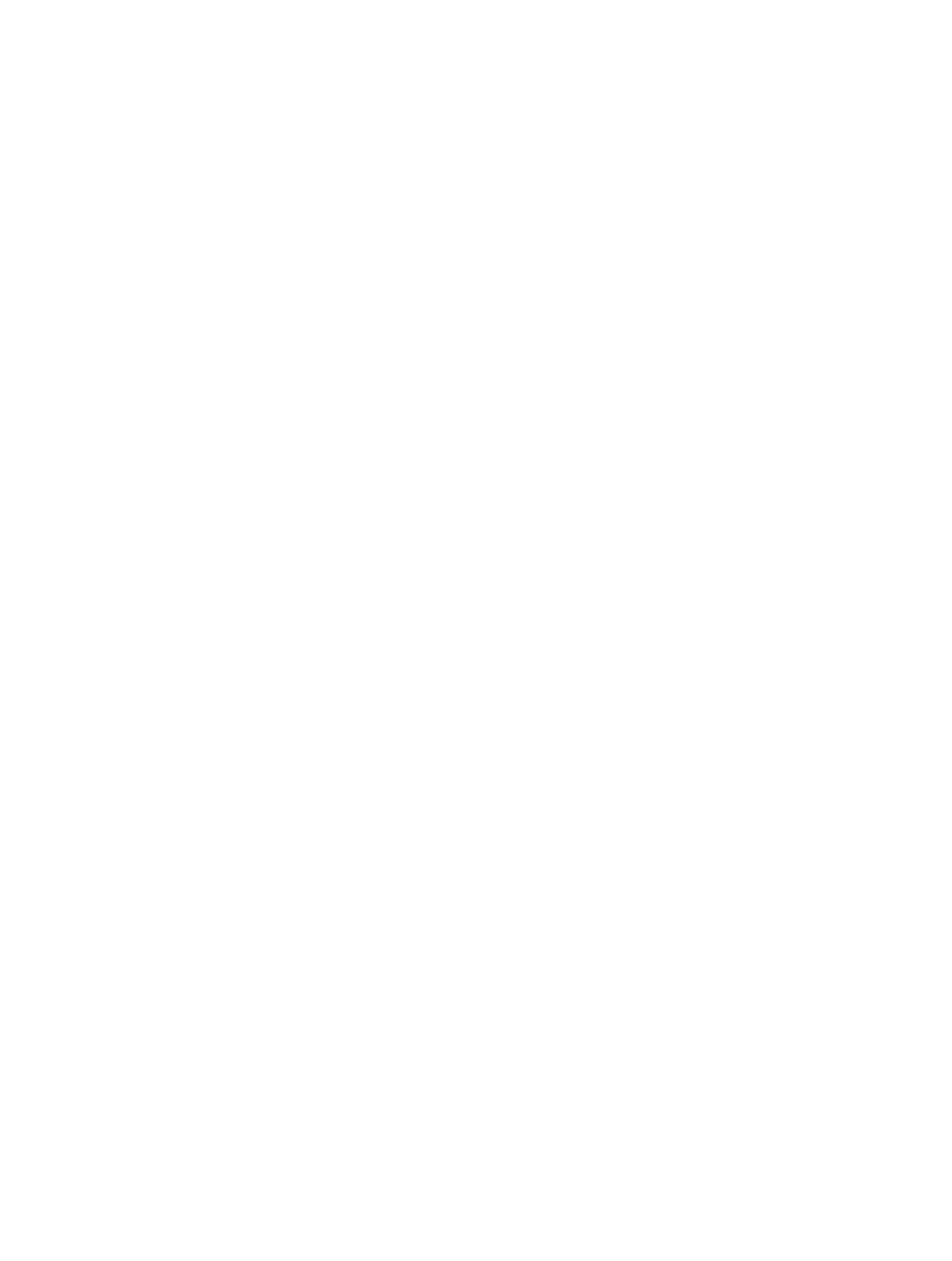## **About the book and online course**

The idea of making this online learning course on Biological Wastewater Treatment was conceived in 2003 when UNESCO-IHE obtained a grant from the Dutch government to develop innovative learning methods and products which resulted in the Partnership for Water Education and Research (PoWER). Under the framework of PoWER, state-of-the-art video conferencing facility was constructed at the premises of UNESCO-IHE in Delft. These soon became part of the World Bank Global Development Learning Network which is a partnership of over 120 recognized global institutions, collaborating in the design of customized learning solutions for people working in development. The PoWER regulations required that at least two partners beside UNESCO-IHE were actively involved in the preparation of online learning courses (in this particular case Monterrey University, Mexico, and Birzeit University, Palestine). However, the original idea of the coordinator of this online learning course, D. Brdjanovic, was also to involve professors from around the world that have made significant contributions to advances in wastewater treatment. It took three years and the sponsorship of the Korean Water Resources Corporation (K-water) to secure supplementary financial resources and to start working on the preparation of materials. The conceptual framework for the book and the online course that it is part of was agreed upon in Beijing during the IWA World Water Congress and Exhibition in September 2006. Besides providing chapters in the book, authors were requested to prepare presentation slides, tutorial exercises and to deliver video-recorded lectures at the UNESCO-IHE studio in Delft, all compiled into a DVD package available to those registered for the online course. IWA Publishing agreed to publish the book and market both the book and online learning course.

Exactly two years later in September 2008 the book Biological Wastewater Treatment: Principles, Modelling and Design was presented to the public at the IWA World Water Congress and Exhibition in Vienna. In the context of the International Year of Sanitation, the very first copy of the book was presented to HRH the Prince of Orange, the Chairman of the United Nations Secretary-General's Advisory Board on Water and Sanitation.

The online course is delivered twice a year starting in spring and autumn. The book is also used for teaching as part of a lecture series in the Sanitary Engineering specialization of the UNESCO-IHE's Masters Program in Municipal Water and Infrastructure. It is conceptualized in such a way that it can be used as a self-contained textbook or as an integral part of the online learning course.







**SPECIALISATION SANITARY ENGINEERING** 

INTERNATIONAL MASTER OF SCIENCE PROGRAMME IN **MUNICIPAL WATER** 

**AND INFRASTRUCTURE** 

UNESCO-IHE

Further information on this online learning course and UNESCO-IHE's Sanitary Engineering specialization can be obtained from D. Brdjanovic (d.brdjanovic@unesco-ihe.org) or by visiting the respective web pages: http://www.unesco-ihe.org/education/short\_courses/online\_courses and http://www.unesco-ihe.org/education/msc\_programmes/msc\_in\_municipal\_water\_and\_infrastructure/sanitary\_engineering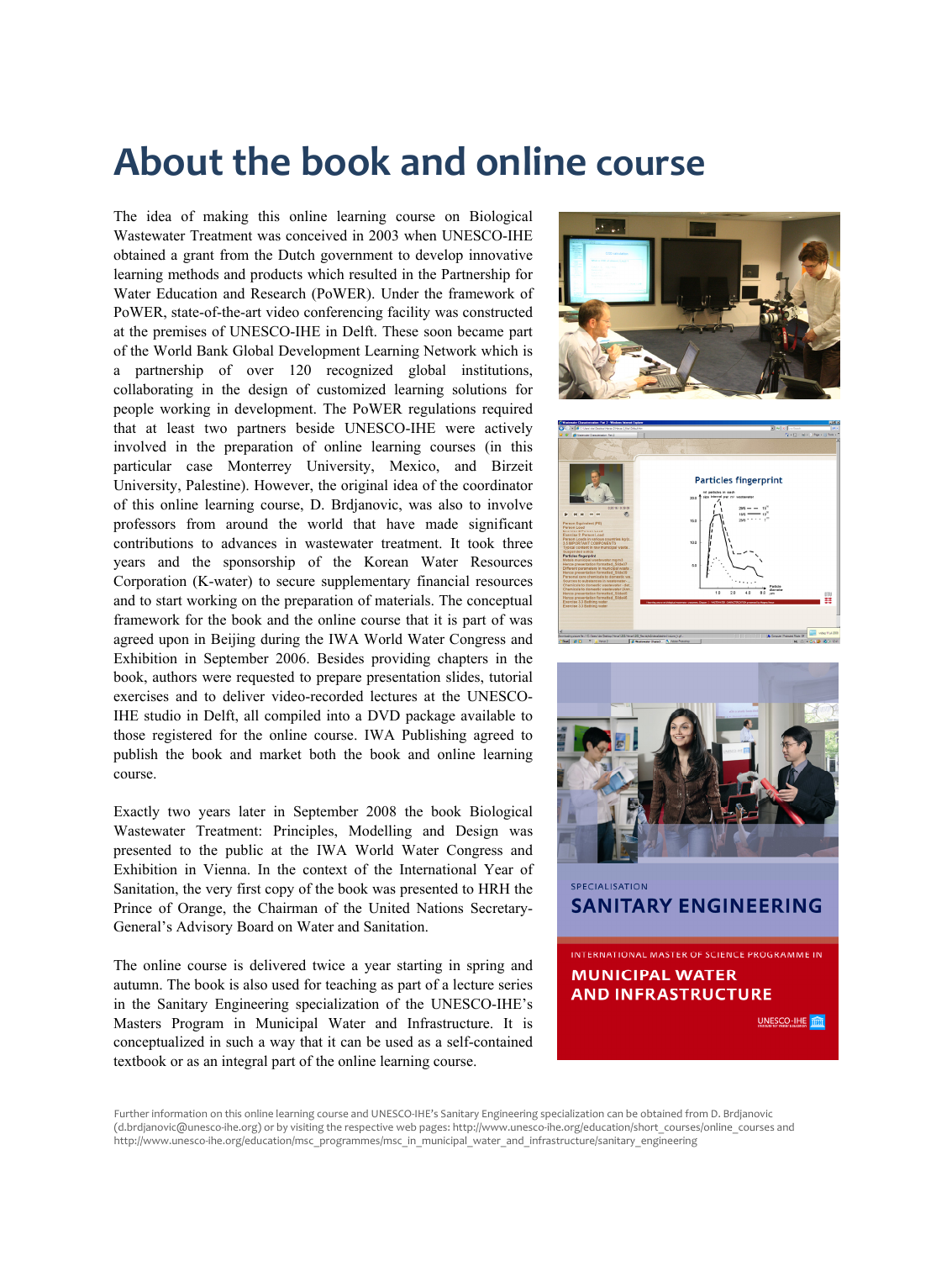# **Contents**

| Chapter 1<br><b>Wastewater Treatment Development</b><br>M. Henze, M.C.M. van Loosdrecht, G.A. Ekama and D. Brdjanovic                                                                                                                                                                                                                                                                                                                                                                                                                                                                                                                                                                                                                      | 1  |
|--------------------------------------------------------------------------------------------------------------------------------------------------------------------------------------------------------------------------------------------------------------------------------------------------------------------------------------------------------------------------------------------------------------------------------------------------------------------------------------------------------------------------------------------------------------------------------------------------------------------------------------------------------------------------------------------------------------------------------------------|----|
| Global drivers for sanitation<br>1.1.<br>History of wastewater treatment<br>1.2.                                                                                                                                                                                                                                                                                                                                                                                                                                                                                                                                                                                                                                                           |    |
| Chapter 2<br>Microbial Metabolism<br>Y. Comeau                                                                                                                                                                                                                                                                                                                                                                                                                                                                                                                                                                                                                                                                                             | 9  |
| Introduction<br>2.1.<br>Elements of microbiology<br>2.2.<br>Stoichiometry and energetics<br>2.3.<br><b>Kinetics</b><br>2.4.                                                                                                                                                                                                                                                                                                                                                                                                                                                                                                                                                                                                                |    |
| Chapter 3<br><b>Wastewater Characterization</b><br>M. Henze and Y. Comeau                                                                                                                                                                                                                                                                                                                                                                                                                                                                                                                                                                                                                                                                  | 33 |
| The origin of wastewater<br>3.1.<br>Wastewater constituents<br>3.2.<br><b>BOD and COD</b><br>3.3.<br>Person equivalents and person load<br>3.4.<br>Important components<br>3.5.<br>Special components<br>3.6.<br>Microorganisms<br>3.7.<br>Special wastewaters and internal plant recycle streams<br>3.8.<br>Ratios<br>3.9.<br>Variations<br>3.10.<br>Wastewater flows<br>3.11.<br>Traditional waste from households<br>3.12.<br>Wastewater design for households<br>3.13.<br>Wastewater and biomass fractionation<br>3.14.<br>Symbols list of state variables for selected models<br>3.15.<br>Characterization protocols<br>3.16.<br>Example composition of influent, bioreactor and effluent<br>3.17.<br>Wastewater fingerprint<br>3.18. |    |
| Chapter 4<br><b>Organic Matter Removal</b><br>G.A. Ekama and M.C. Wentzel                                                                                                                                                                                                                                                                                                                                                                                                                                                                                                                                                                                                                                                                  | 53 |
| Introduction<br>4.1.<br>Activated sludge system constraints<br>4.2.<br>Some model simplifications<br>4.3.<br>Steady-state system equations<br>4.4.<br>Design example<br>4.5.<br>Reactor volume requirements<br>4.6.<br>4.7.<br>Determination of reactor TSS concentration<br>4.8.<br>Carbonaceous oxygen demand<br>Daily sludge production<br>4.9.<br>System design and control<br>4.10.<br>Selection of sludge age<br>4.11.                                                                                                                                                                                                                                                                                                               |    |
| Chapter 5<br>Nitrogen Removal<br>G.A. Ekama and M.C. Wentzel                                                                                                                                                                                                                                                                                                                                                                                                                                                                                                                                                                                                                                                                               | 87 |
| Introduction to nitrification<br>5.1.<br><b>Biological kinetics</b><br>5.2.<br><b>Process kinetics</b><br>5.3.                                                                                                                                                                                                                                                                                                                                                                                                                                                                                                                                                                                                                             |    |

- 
- 5.4. Factors influencing nitrification<br>5.5. Nutrient requirements for sludg 5.5. Nutrient requirements for sludge production
- 5.6. Design considerations
- 
- 5.7. Nitrification design example<br>5.8. Biological N removal
- 5.8. Biological N removal
- 5.9. Development and demonstration of design procedure
- 5.10. System volume and oxygen demand
- 5.11. System design, operation and control

#### Chapter 6

#### **Innovative Nitrogen Removal 139 139** M.C.M. van Loosdrecht

#### 6.1. Introduction

- 6.2. Impact of side stream processes
- 6.3. The nitrogen cycle
- 6.4. Nitrite based N-removal<br>6.5. Anaerobic ammonia oxi
- 6.5. Anaerobic ammonia oxidation<br>6.6. Bio-augmentation
- 6.6. Bio-augmentation
- 6.7. Conclusions

#### Chapter 7

#### **Phosphorus Removal 155**  M.C. Wentzel, Y. Comeau, G.A. Ekama, M.C.M. van Loosdrecht and D. Brdjanovic

- 7.1. Introduction<br>7.2. Principle of e
- Principle of enhanced biological phosphorus removal (EBPR)
- 7.3. Mechanism of EBPR
- 7.4. Optimization and development of EBPR systems
- 7.5. Model development for EBPR
- Mixed culture steady state model
- 7.7. Design example
- 7.8. Influence of EBPR on the system
- 7.9. Factors influencing the magnitude of P removal<br>7.10. Denitrification in NDEBPR systems
- 7.10. Denitrification in NDEBPR systems
- 7.11. Glycogen accumulating organisms
- 7.12. Conclusion and perspectives

#### Chapter 8

| Pathogen Removal<br>C.P. Gerba | 221 |
|--------------------------------|-----|
|                                |     |

- 8.1. Introduction<br>8.2. Types of enter-
- 8.2. Types of enteric pathogens<br>8.3. Occurrence of pathogens in
- 8.3. Occurrence of pathogens in sewage<br>8.4. Removal of pathogens and indicator
- 8.4. Removal of pathogens and indicators by wastewater treatment 8.5. Conclusions
- Conclusions

#### Chapter 9

#### **Aeration and Mixing 245**  M.K. Stenstrom and D. Rosso

- 9.1. Aeration technology
- 9.2. Air blower systems
- 9.3. Converting manufacturers' data to process conditions
- 9.4. Sustainable aeration practices
- 9.5. Aeration requirements

### Chapter 10

**Toxicity 273**  J.H.G. Orozco

 $\overline{a}$ 

- 10.1. Introduction
- 
- 10.2. Measures of toxicity<br>10.3. Kinetic models for to Kinetic models for toxic substrates
- 10.4. Dealing with toxicity
- 10.5. Concluding remarks